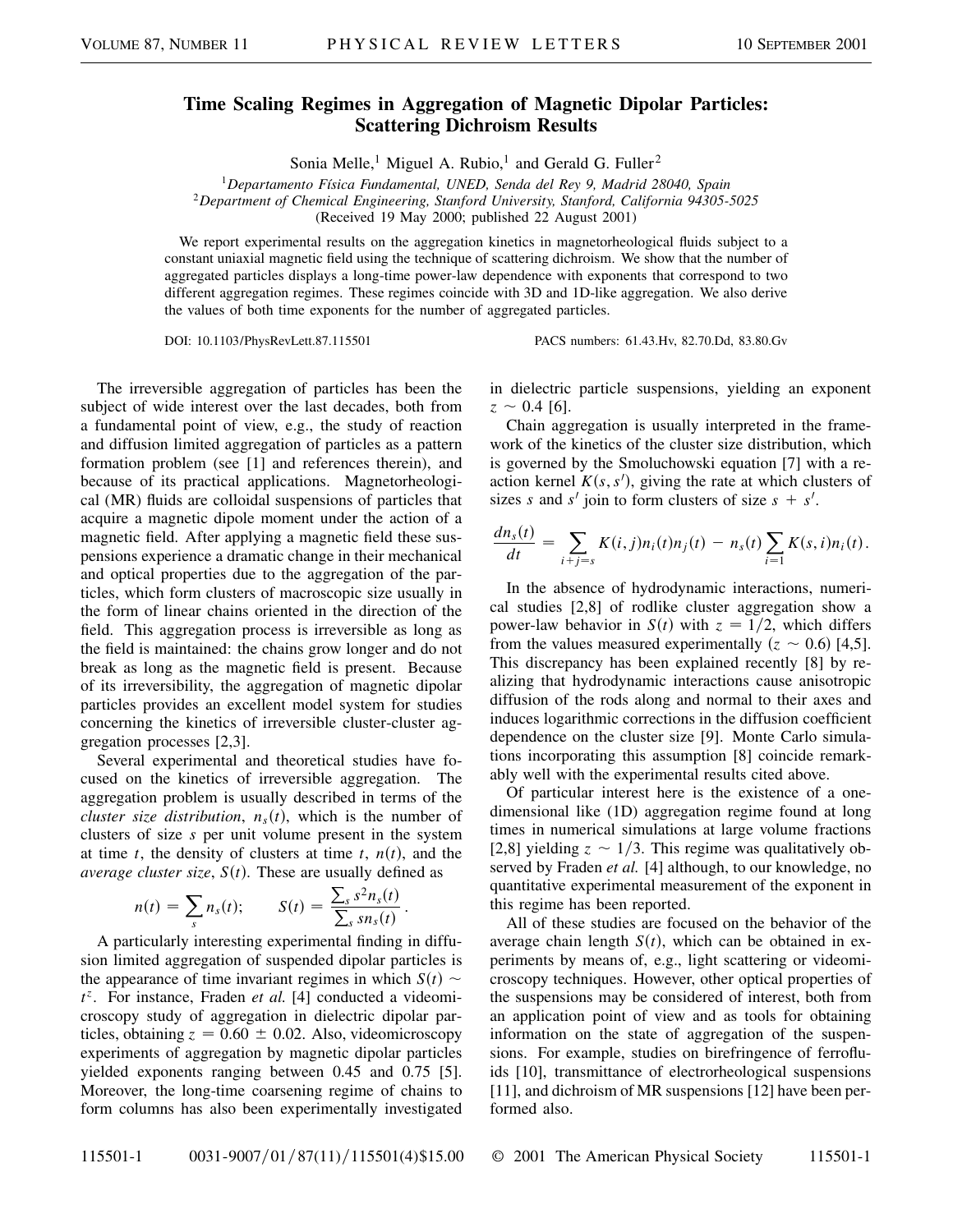Here we report on experimental scattering dichroism (SD hereafter) studies of the aggregation process in suspensions of magnetic dipolar particles under a uniaxial magnetic field. The SD technique yields a measurement of the number of aggregated particles, which is a useful indicator of 1D-like aggregation regimes. We show that two time invariant regimes appear depending on the values of the volume fraction,  $\phi$ , and magnetic field, *H*. At low  $\phi$ , the time exponent value is 0.43, while at large  $\phi$ the exponent changes to 0.29. It is shown also that these exponents correspond to the 3D and 1D-like aggregation regimes, respectively, when the number of aggregated particles is measured.

The experiments were performed using aqueous suspensions of superparamagnetic particles, with mean diameter  $2a = 0.9 \pm 0.3 \mu$ m, manufactured by Prolabo (M1-180/20). All of the length scales discussed hereafter are made dimensionless with the particle diameter. The particles are formed by magnetite crystals (diameter 1–20 nm) dispersed in divinylbenzene monomers and polymerized by the emulsion process. Their surface is composed of carboxylic acid groups with a surfactant (sodium dodecyl sulfate) coating layer to stabilize the suspension. The magnetic content of the particle is 24.8% and a saturation magnetization of 21.1 emu/g. The fluid sample is sandwiched between two circular quartz windows held in place by a delrin attachment and separated by an annular delrin spacer 100  $\mu$ m thick. All experiments were performed at a temperature of  $T = 282 \pm 1$  K. The sample was located in between two electromagnets, and we used constant uniaxial magnetic fields up to  $25 \text{ kA/m}$  in the plane perpendicular to the optical path. The magnetic field spatial variation was smaller than 3% over the whole size of the sample. A full description of the SD technique can be found in [13], and the implementation here used has been reported in [12]. The magnetic field is applied by means of a Kepco BOP20-10M power amplifier, driven by a HP-FG3325A function generator. The field is applied in square pulses of appropriate duration, the rise time of the amplifier output being 60  $\mu$ s. Typically, the SD signals are averaged over different magnetic field pulses on a given sample, taking care that the time separation between pulses is long enough for the formed chains to disappear, and over different samples.

When a uniaxial magnetic field,  $\vec{H}$ , is applied to the suspension, the field induces a magnetic dipole moment in the particles  $\vec{m}$ . A key dimensionless parameter is the ratio between the magnetic energy for two particles in contact and the thermal energy,  $\lambda = \mu_0 m^2 / 16 \pi a^3 k_B T$ , where  $\mu_0$  is the vacuum magnetic permeability, and  $k_B$  the Boltzmann constant. For the range of fields used here [14]  $[0.62 \le H(kA/m) \le 24.8]$ ,  $3.6 \le \lambda \le 1310$ . Hence, the magnetic interaction will dominate over thermal fluctuations and the aggregation of particles is irreversible. An equilibrium dimensionless distance between thermal en-

ergy and dipolar interaction energy may be defined as  $R_1 = \lambda^{1/3}$ . Consequently, if the average dimensionless distance between particles at a given time is higher than  $R_1$  the aggregation process can be considered as being limited by diffusion.

Because these chains have a preferred orientation the suspension exhibits optical anisotropy by way of a complex refractive index tensor, due to the polarization dependent scattering from oriented aggregates. Since the length scale of the scattering objects is larger than the laser wavelength, the SD,  $\Delta n''$  (anisotropy of the imaginary part of the refractive index) will be larger than the induced birefringence  $\Delta n'$  (anisotropy of the real part) [15]. Assuming that the chain can be represented as a long circular cylinder of length *L* and radius *a*, Mie's approximation for light scattering [15] shows that the SD in the forward direction generated by such a chain is

$$
\Delta n''(L) = \frac{2L}{k^2} (\text{Re}[T_2(\theta = 0)] - \text{Re}[T_1(\theta = 0)]), (1)
$$

where  $k$  is the wave vector of the incident light, and  $T_i(\theta = 0)$  are functions that depend only on *k*, *a*, and the isotropic refractive indexes of solvent and particles, and  $\theta$ is the azimuthal angle in cylindrical coordinates aligned with the chain axis. Assuming that the scattered light from different chains is incoherent, the total SD is just the sum of the contributions from all chains located within the measurement volume. This means that  $\Delta n^{\prime\prime} \propto \frac{2}{k^2}$  $\sum_{j}$   $L_j$ , and, therefore, the SD is proportional to the number of particles that are aggregated into chains,  $N_a$ , within the measurement volume. We performed videomicroscopy experiments at low  $\phi$  that show chains with a cross section of only one particle and, therefore, support the interpretation that  $\Delta n^{\prime\prime} \propto N_a$  [16].

Figure 1 shows the average of 15 magnetic field pulses at  $\phi = 0.105$  and  $H = 12.4$  kA/m. In the absence of a magnetic field, the particles are not aggregated and the SD is zero, corresponding to an isotropic medium. According to [8], the average separation between neighboring aggregates can be estimated to be  $\overline{R} \sim (S/\phi)^{1/d}$ , where *d* is



FIG. 1. SD response to a square magnetic field pulse at  $\phi =$ 0.105,  $H = 12.4$  kA/m, averaged over 15 realizations.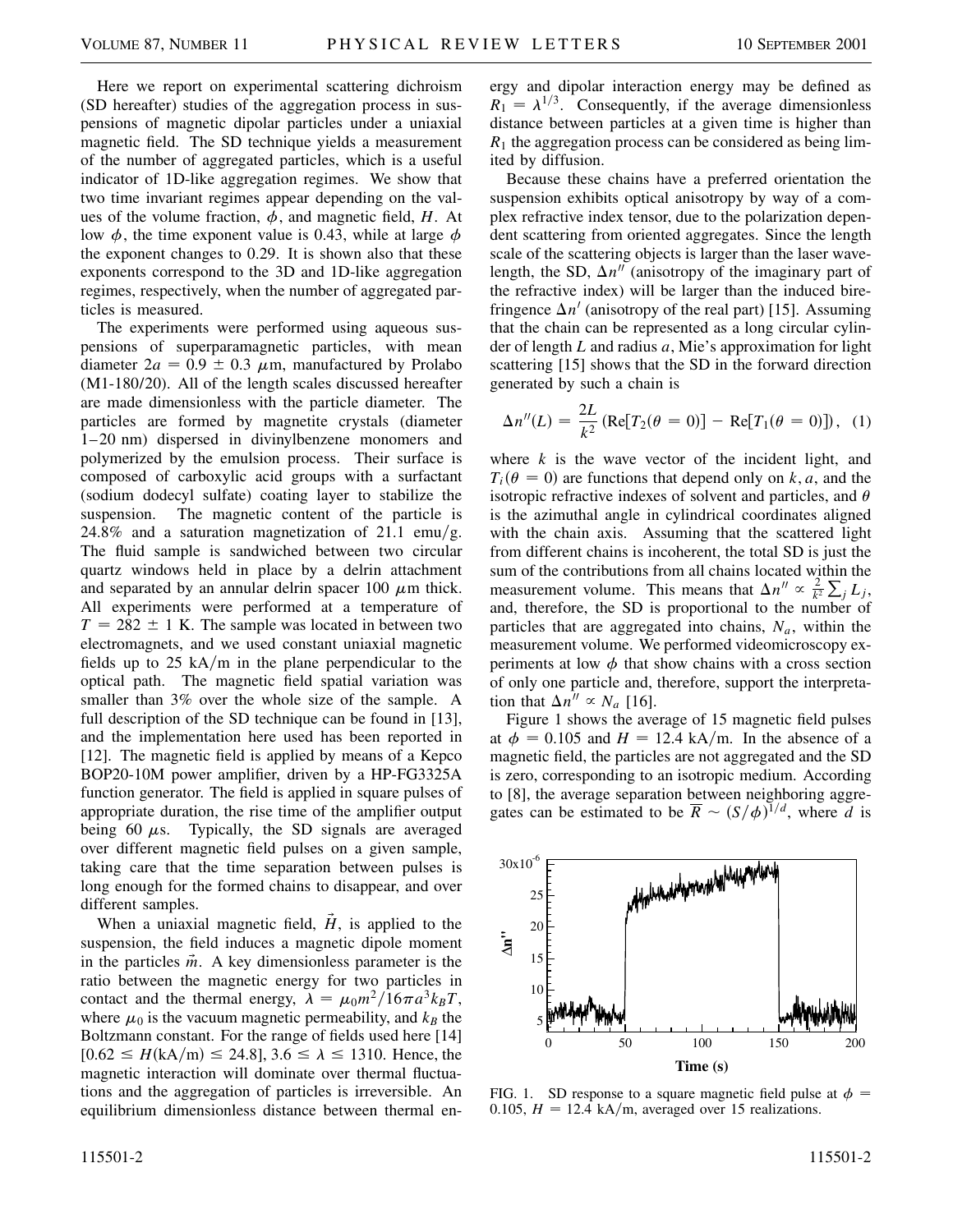the dimension of the system. When the magnetic field is applied, the dichroism rapidly increases due to the formation of chainlike structures aligned in the direction of the field. This is to be expected, because for these values of  $\phi$  and *H*, the initial average distance between particles,  $\overline{R}_0 \sim (1/\phi)^{1/d} = 2.1$ , is smaller than  $R_1 \sim 9$  and, therefore, initial fast magnetically driven aggregation should occur. Typically, following this fast initial regime a slow aggregation regime appears in which the SD increases slowly. When the magnetic field is switched off, the SD decays to zero.

Figures 2 and 3 show representative plots of  $\Delta n''(t)$  at different values of  $\phi$  and *H*. Each curve represents an average of over 10 magnetic field pulses. Power-law behavior  $(\Delta n^{\prime\prime} \propto t^{\beta})$  at long times appears in all cases. However, we have found two different values of  $\beta$  appearing systematically at experiments performed in different conditions.

Figure 2 corresponds to experiments performed at low  $\phi$ ; specifically  $\phi = 0.0005$  and  $H = 12.4$  kA/m (a), and  $\phi = 0.005$  and  $H = 0.62$  kA/m (b). The initial aggregation is clearly slower than in the case of Fig. 1. Because at these low volume fractions  $\overline{R}_0 \ge R_1$  the aggregation process is mainly diffusion limited from the very beginning. The exponent values obtained for the longtime power-law regime are  $\beta = 0.440 \pm 0.008$  in (a) and  $\beta = 0.42 \pm 0.01$  in (b).

Figure 3 shows plots of  $\Delta n''(t)$  at high volume fraction,  $\phi = 0.105$ , for  $H = 24.8$  kA/m (a),  $H = 12.4$  kA/m (b), and  $H = 3.1$  kA/m (c), respectively. In all cases fast initial aggregation is seen, which is caused by the initial average distance,  $\overline{R_0} \sim 2.1$ , being smaller than  $R_1$ , now being  $5 \le R_1 \le 11$ . Power-law fits at long times give  $\beta = 0.29 \pm 0.01$  (a),  $\beta = 0.290 \pm 0.006$  (b), and  $\beta =$  $0.280 \pm 0.004$  (c), which are distinctly different from the values at low  $\phi$ .

The different kinetic regimes appearing in dipolar particle aggregation experiments can be qualitatively understood by considering the interplay between several characteristic length scales. As argued above, if  $R_0 > R_1$ , as is



FIG. 2. (*a*)  $\Delta n''(t)$  at  $\phi = 0.0005$ ,  $H = 12.4$  kA/m;  $\beta =$ 0.440  $\pm$  0.008. (*b*)  $\Delta n''(t)$  at  $\phi = 0.005$ ,  $H = 0.62$  kA/m;  $\beta = 0.42 \pm 0.01$ .

diffusion driven regime be 3D or 1D-like? The aggregation kinetics in the 1D-like regime involves mostly small clusters that follow linear paths in between parallel long chains to finally aggregate at a chain end when they reach it [2,4,8]. This observation can be translated into a geometrical condition for the 1D-like regime to appear,  $S > R$ , so that the small cluster is effectively seeing chains that are longer than the average chain separation. Therefore, if the aggregation is initially diffusion driven a 3D aggregation regime should be expected. At long times this regime may cross over to 1D-like aggregation [because  $R(t)$  ~  $(S)^{1/d}$ ], or lateral aggregation of chains into columns may start [17]. On the other hand, if  $\overline{R_0} < R_1$ , as is the case in the

the case in the experiments in Fig. 2, an initial diffusion driven aggregation regime should appear. Now, should this

experiments in Fig. 3, the initial regime should be field driven. In this case, the lateral interaction between parallel short chains that overlap along the chain axis will be repulsive [17], provided  $\overline{R_0} \ge 2$ . Therefore, the aggregation goes on mainly by head to head field-driven aggregation of chains placed along the same line. Furthermore, as time goes on, the average distance between chains placed along the same line will grow like *S* and, after a short time, the average magnetic interaction energy between chains placed along the same line will drop below  $k_B T$ . Consequently, a crossover to 1D-like diffusion-driven aggregation should occur [18].

Now let us consider the exponent values. The SD is  $\Delta n''(t) \propto N_a(t) = N - n_1(t)$ , where *N* is the total number of particles and  $n_1(t)$  is the time-dependent number of isolated particles. Now, the Smoluchowsky equation for  $n_1(t)$ , assuming irreversible aggregation, reads

$$
\frac{dn_1(t)}{dt} = -n_1(t) \sum_{i=1} K(1, i)n_i(t).
$$
 (2)

The right-hand side (rhs) represents the rate at which isolated particles "disappear" by aggregation with chains



FIG. 3.  $\Delta n''(t)$  at  $\phi = 0.105$ . (*a*)  $H = 24.8$  kA/m;  $\beta =$  $0.280 \pm 0.004.$  (*b*)  $H = 12.4$  kA/m;  $\beta = 0.290 \pm 0.006.$ (*c*)  $H = 3.6 \text{ kA/m}$ ;  $\beta = 0.29 \pm 0.01$ . (*b*) has been up-shifted by a factor of 3 to avoid plot overlapping.